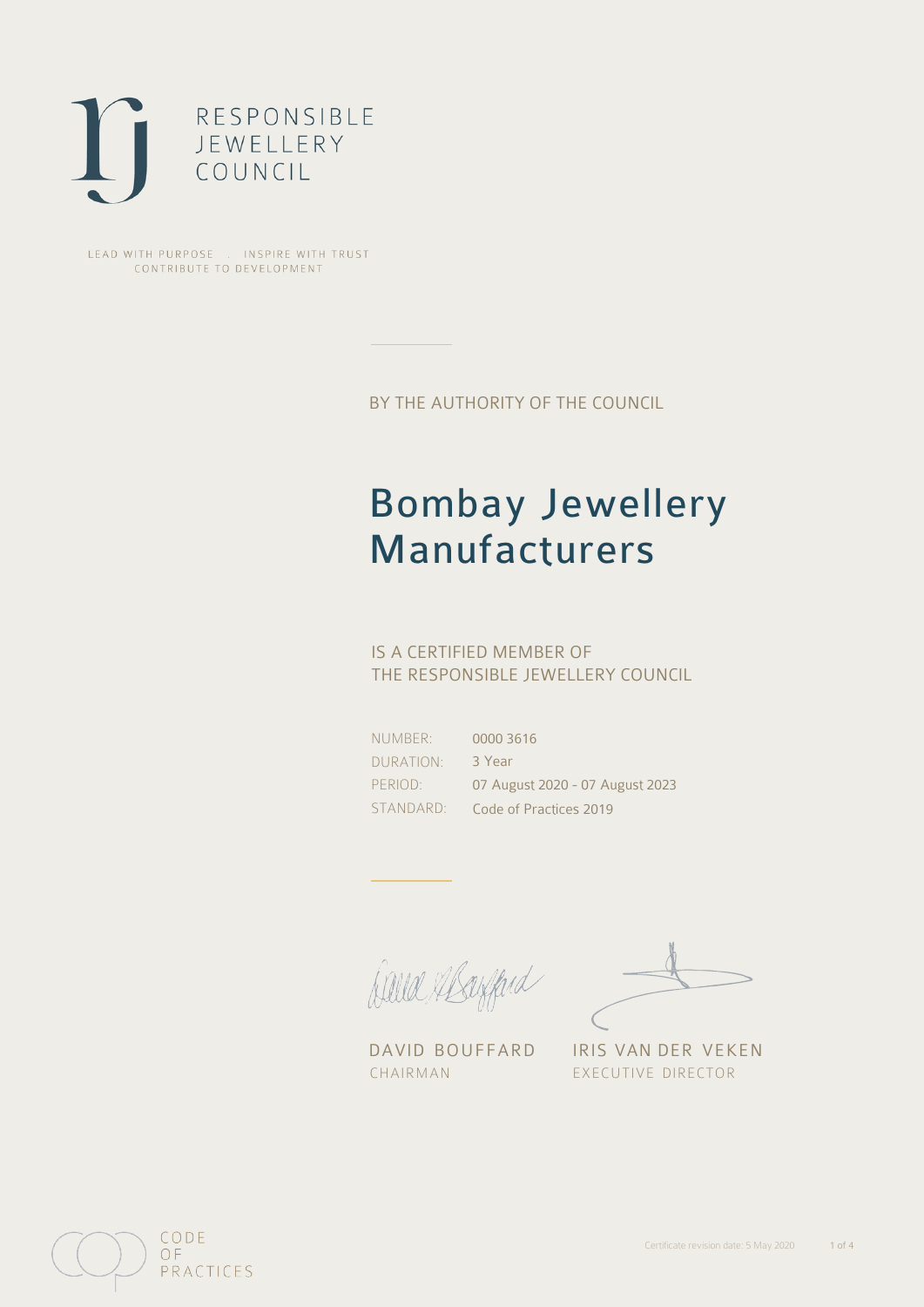

# **CERTIFICATION OVERVIEW**

| <b>MEMBERSHIP</b><br><b>FORUM</b>      | Jewellery and Watch Manufacturer and/or Wholesaler                                                                                                                                                                                                                                                                                                                                                                                |
|----------------------------------------|-----------------------------------------------------------------------------------------------------------------------------------------------------------------------------------------------------------------------------------------------------------------------------------------------------------------------------------------------------------------------------------------------------------------------------------|
| <b>AUDIT</b><br><b>DATE</b>            | 22 February 2021                                                                                                                                                                                                                                                                                                                                                                                                                  |
| <b>AUDIT</b><br><b>TYPE</b>            | Re-certification                                                                                                                                                                                                                                                                                                                                                                                                                  |
| <b>APPLICABLE</b><br><b>STANDARD</b>   | Code of Practices 2019                                                                                                                                                                                                                                                                                                                                                                                                            |
| <b>ACCREDITED</b><br><b>AUDIT FIRM</b> | ISOQAR (India) Pvt. Ltd                                                                                                                                                                                                                                                                                                                                                                                                           |
| <b>APPLICABLE</b><br><b>PROVISIONS</b> | 1. General requirements: 1-4, except 3.2<br>2. Responsible supply chains, human rights and due<br>diligence: 5-14, except 7.3, 8. 9, 11.3, 13.3-4, 14.3<br>3. Labour rights and working conditions: 15-22, except 21.3<br>4. Health, Safety and Environment: 23-27, except 23.10, 27.4<br>5. Gold, Silver, PGM, diamond and coloured gemstone<br>products: 28-30, except 28.2j, 29.2, 30<br>6. Responsible mining: Not Applicable |
|                                        |                                                                                                                                                                                                                                                                                                                                                                                                                                   |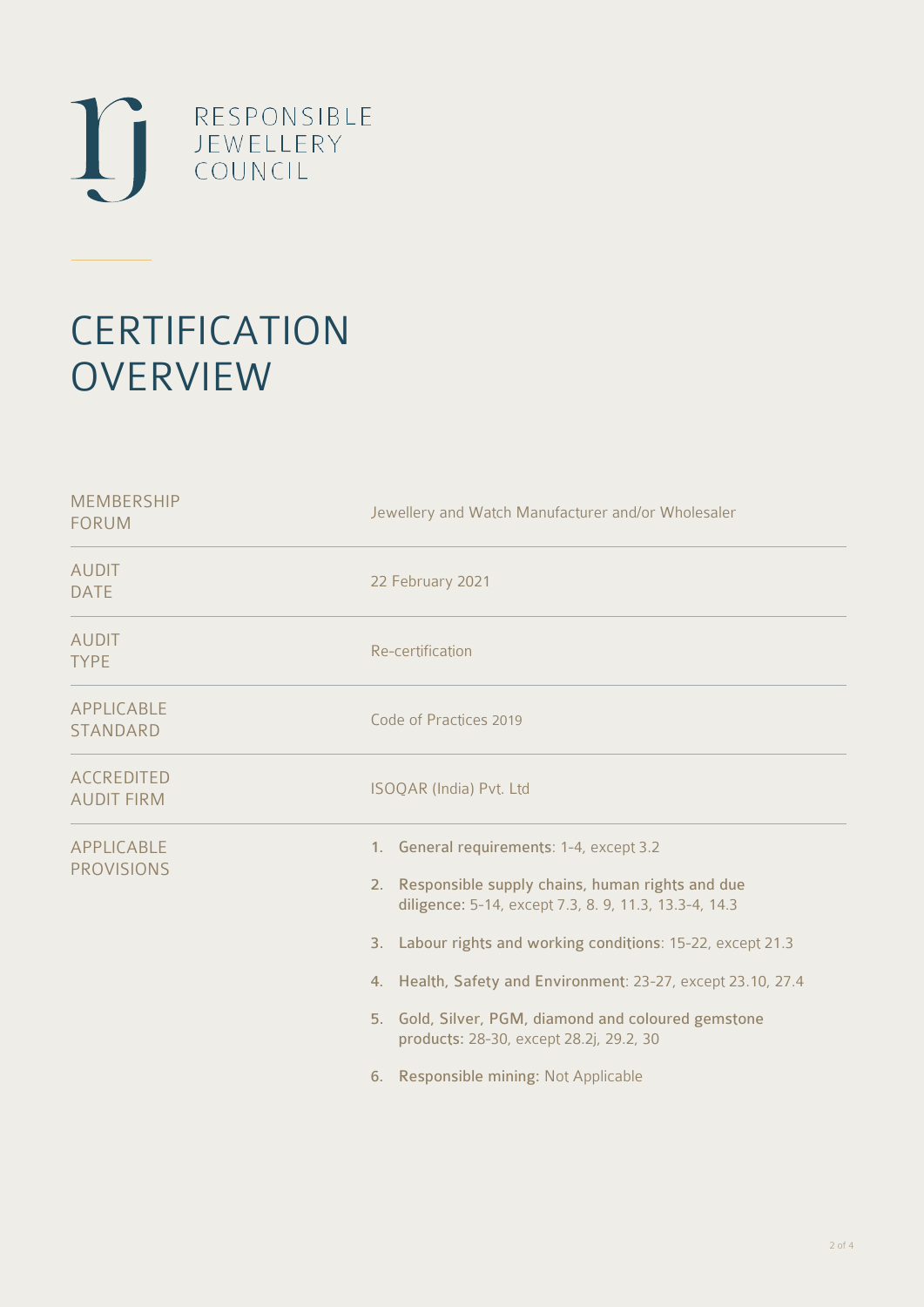| PROVENANCE<br><b>CLAIMS</b>                | To our best knowledge, and/or written assurance from our suppliers,<br>The Seller states that diamonds have not been obtained in violation and<br>/ or sanctions by the US departments of Treasuries office of foreign<br>assets control (OFAC) and have not been originated from the MBADA<br>and Marange resources of Zimbabwe. |
|--------------------------------------------|-----------------------------------------------------------------------------------------------------------------------------------------------------------------------------------------------------------------------------------------------------------------------------------------------------------------------------------|
| <b>AUDITOR STATEMENT OF</b><br>CONFORMANCE | Based on the scope and findings of the certification audit, the member<br>has demonstrated a conformance level consistent with a:                                                                                                                                                                                                 |
|                                            | 3 Year Certification                                                                                                                                                                                                                                                                                                              |
| NEXT AUDIT TYPE                            | MID-TERM REVIEW (within 12-24 months):                                                                                                                                                                                                                                                                                            |
|                                            | A. Mid-term review NOT required due to:                                                                                                                                                                                                                                                                                           |
|                                            | No anticipated changes to the certification scope during the<br>certification period                                                                                                                                                                                                                                              |
|                                            | <25 full time equivalent personnel                                                                                                                                                                                                                                                                                                |
|                                            | Low risk of non-conformances due to management controls                                                                                                                                                                                                                                                                           |
|                                            | Existence of parallel audits for schemes recognised by RJC                                                                                                                                                                                                                                                                        |
|                                            | Existence of rigorous internal audit programs                                                                                                                                                                                                                                                                                     |
|                                            | Strong internal controls ensuring effective review and closure<br>of corrective actions for non-conformances                                                                                                                                                                                                                      |
|                                            |                                                                                                                                                                                                                                                                                                                                   |
|                                            | B. Mid-term review (desktop only) required due to:                                                                                                                                                                                                                                                                                |
|                                            | No impact on conformance levels from any changes to the<br>certification scope                                                                                                                                                                                                                                                    |
|                                            | 2 or less minor non-conformances with critical provisions or 4<br>or less minor non-conformances in general identified by the<br>audit (not covered by parallel audits for schemes identified as<br>equivalent to RJC's) for an individual member in the mining<br>sector or a non-mining sector member                           |
|                                            | Possibility of remote verification of actions                                                                                                                                                                                                                                                                                     |

 $\bigcirc$  No risk to critical provisions